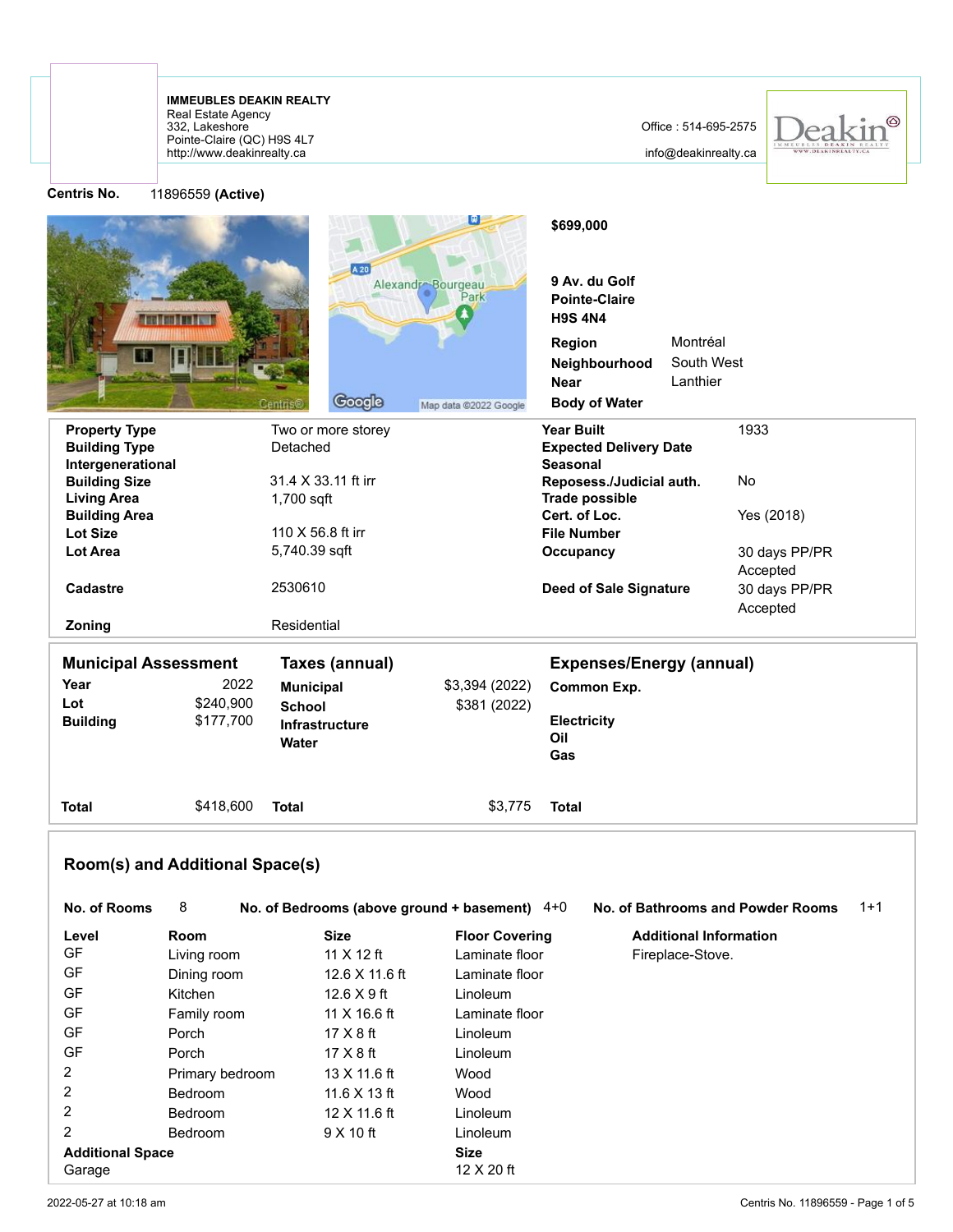| <b>Features</b>                                                                                                                                                                                                                                                                                                                                                                                            |                                         |                                                                               |                                                                                                                                               |  |  |  |  |  |  |  |
|------------------------------------------------------------------------------------------------------------------------------------------------------------------------------------------------------------------------------------------------------------------------------------------------------------------------------------------------------------------------------------------------------------|-----------------------------------------|-------------------------------------------------------------------------------|-----------------------------------------------------------------------------------------------------------------------------------------------|--|--|--|--|--|--|--|
| <b>Sewage System</b><br><b>Water Supply</b><br><b>Foundation</b>                                                                                                                                                                                                                                                                                                                                           | Municipality<br>Municipality            | Rented Equip. (monthly) Water heater - 1 (\$15)<br><b>Renovations</b><br>Pool |                                                                                                                                               |  |  |  |  |  |  |  |
| Roofing<br>Siding<br><b>Windows</b>                                                                                                                                                                                                                                                                                                                                                                        | Stucco                                  | Parkg (total)<br><b>Driveway</b><br>Garage                                    | Driveway (3), Garage (1)<br>Asphalt<br>Attached, Single width                                                                                 |  |  |  |  |  |  |  |
| <b>Window Type</b><br><b>Energy/Heating</b><br><b>Heating System</b>                                                                                                                                                                                                                                                                                                                                       | Electricity<br>Electric baseboard units | Carport<br>Lot<br>Topography                                                  |                                                                                                                                               |  |  |  |  |  |  |  |
| <b>Basement</b><br><b>Bathroom</b><br><b>Washer/Dryer (installation)</b>                                                                                                                                                                                                                                                                                                                                   | Low (less than 6 feet), Unfinished      | <b>Distinctive Features</b><br>Water (access)<br>View                         | Street corner                                                                                                                                 |  |  |  |  |  |  |  |
| <b>Fireplace-Stove</b>                                                                                                                                                                                                                                                                                                                                                                                     | Wood stove                              | Proximity                                                                     | Bicycle path, Commuter train,<br>Cross-country skiing, Daycare<br>centre, Elementary school, Golf,<br>Highway, Park, Public<br>transportation |  |  |  |  |  |  |  |
| <b>Kitchen Cabinets</b>                                                                                                                                                                                                                                                                                                                                                                                    |                                         | <b>Building's Distinctive</b><br><b>Features</b>                              |                                                                                                                                               |  |  |  |  |  |  |  |
| <b>Equipment/Services</b><br><b>Restrictions/Permissions</b>                                                                                                                                                                                                                                                                                                                                               | Wall-mounted air conditioning           | <b>Energy efficiency</b>                                                      |                                                                                                                                               |  |  |  |  |  |  |  |
| <b>Inclusions</b>                                                                                                                                                                                                                                                                                                                                                                                          |                                         |                                                                               |                                                                                                                                               |  |  |  |  |  |  |  |
| Blinds, curtains & freezer                                                                                                                                                                                                                                                                                                                                                                                 |                                         |                                                                               |                                                                                                                                               |  |  |  |  |  |  |  |
| <b>Exclusions</b><br>The hot water tank is rented.                                                                                                                                                                                                                                                                                                                                                         |                                         |                                                                               |                                                                                                                                               |  |  |  |  |  |  |  |
| <b>Broker - Remarks</b>                                                                                                                                                                                                                                                                                                                                                                                    |                                         |                                                                               |                                                                                                                                               |  |  |  |  |  |  |  |
| Enjoy village living in this 1930s cottage, just steps to Pointe-Claire Village, shops, cafes, waterfront, parks and around the<br>corner from the Beaconsfield Golf Course. This home and gardens have been maintained by the same owners for almost 50<br>years. Located on a corner lot with lovely perennial gardens, this property has great potential for a renovation or<br>reconstruction project. |                                         |                                                                               |                                                                                                                                               |  |  |  |  |  |  |  |
| <b>Addendum</b>                                                                                                                                                                                                                                                                                                                                                                                            |                                         |                                                                               |                                                                                                                                               |  |  |  |  |  |  |  |
| Lovely enclosed 3 season front porch where you can sit and watch the world go by!                                                                                                                                                                                                                                                                                                                          |                                         |                                                                               |                                                                                                                                               |  |  |  |  |  |  |  |
| This two-storey home has a spacious open concept with living & dining room opening to the large kitchen.                                                                                                                                                                                                                                                                                                   |                                         |                                                                               |                                                                                                                                               |  |  |  |  |  |  |  |
| Separate enclosed back porch/mudroom with lots of storage space.                                                                                                                                                                                                                                                                                                                                           |                                         |                                                                               |                                                                                                                                               |  |  |  |  |  |  |  |
| The main floor family room could also be used as a bedroom or spacious home office.                                                                                                                                                                                                                                                                                                                        |                                         |                                                                               |                                                                                                                                               |  |  |  |  |  |  |  |
| Second floor has four good-sized bedrooms and an updated family bath.                                                                                                                                                                                                                                                                                                                                      |                                         |                                                                               |                                                                                                                                               |  |  |  |  |  |  |  |
| The basement is unfinished utility space only.                                                                                                                                                                                                                                                                                                                                                             |                                         |                                                                               |                                                                                                                                               |  |  |  |  |  |  |  |
| The garage offers an opportunity for a large workshop and lots of storage.                                                                                                                                                                                                                                                                                                                                 |                                         |                                                                               |                                                                                                                                               |  |  |  |  |  |  |  |
| Sale without legal warranty of quality, at the buyer's risk and peril                                                                                                                                                                                                                                                                                                                                      |                                         |                                                                               |                                                                                                                                               |  |  |  |  |  |  |  |
| <b>Seller's Declaration</b>                                                                                                                                                                                                                                                                                                                                                                                | Yes SD-80573                            |                                                                               |                                                                                                                                               |  |  |  |  |  |  |  |
| <b>Source</b><br>IMMEUBLES DEAKIN REALTY, Real Estate Agency                                                                                                                                                                                                                                                                                                                                               |                                         |                                                                               |                                                                                                                                               |  |  |  |  |  |  |  |

This is not an offer or promise to sell that could bind the seller to the buyer, but an invitation to submit such offers or

promises.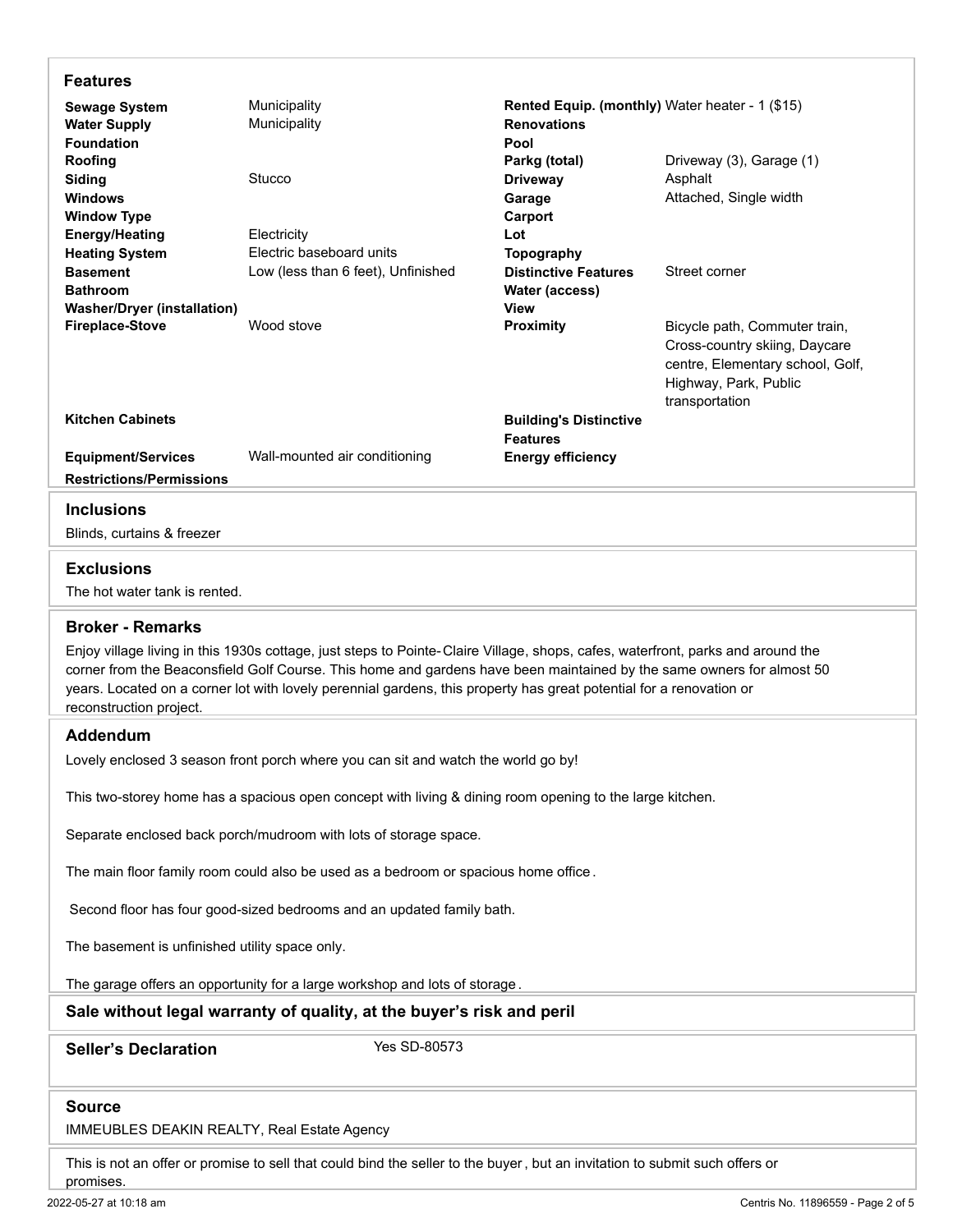













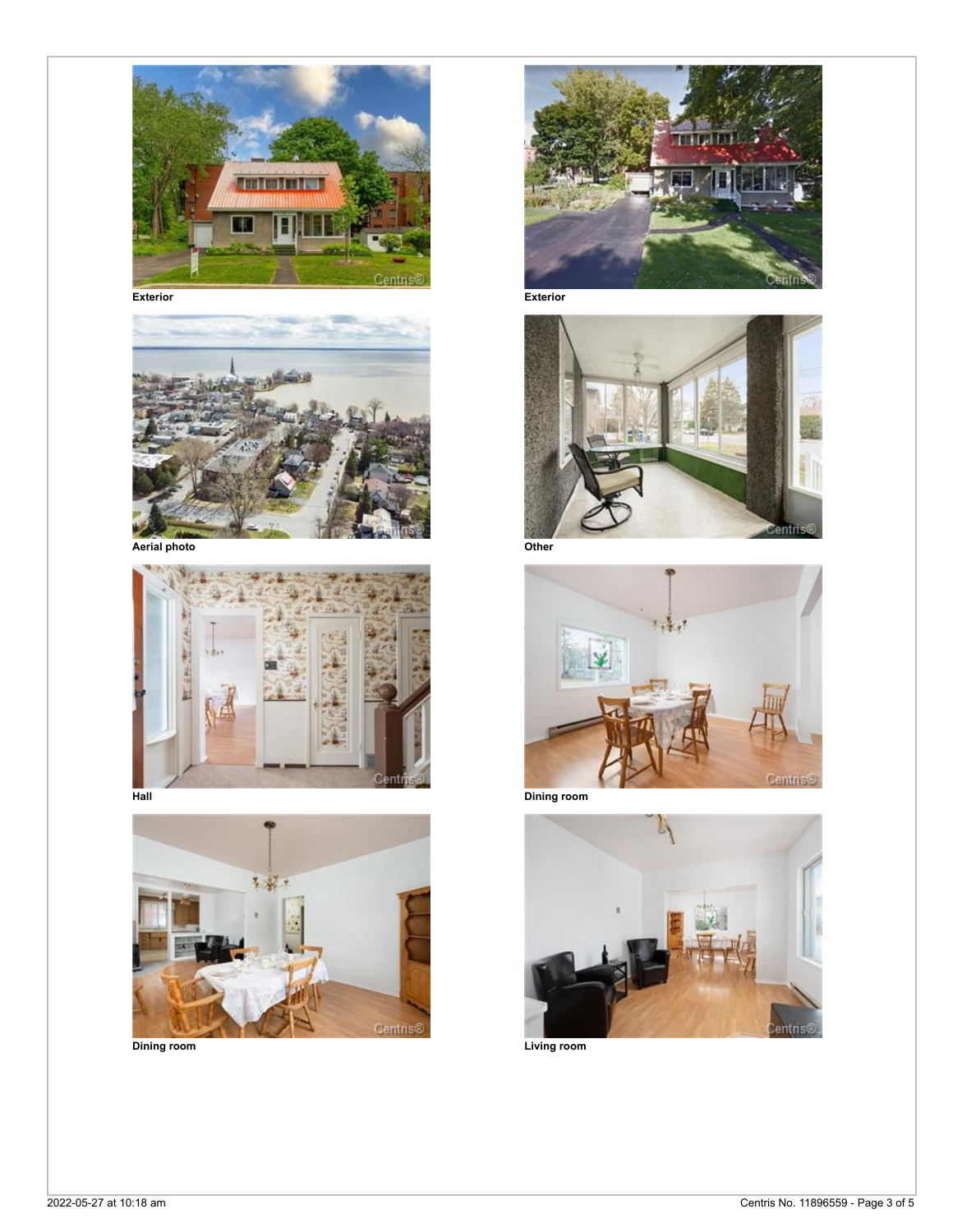